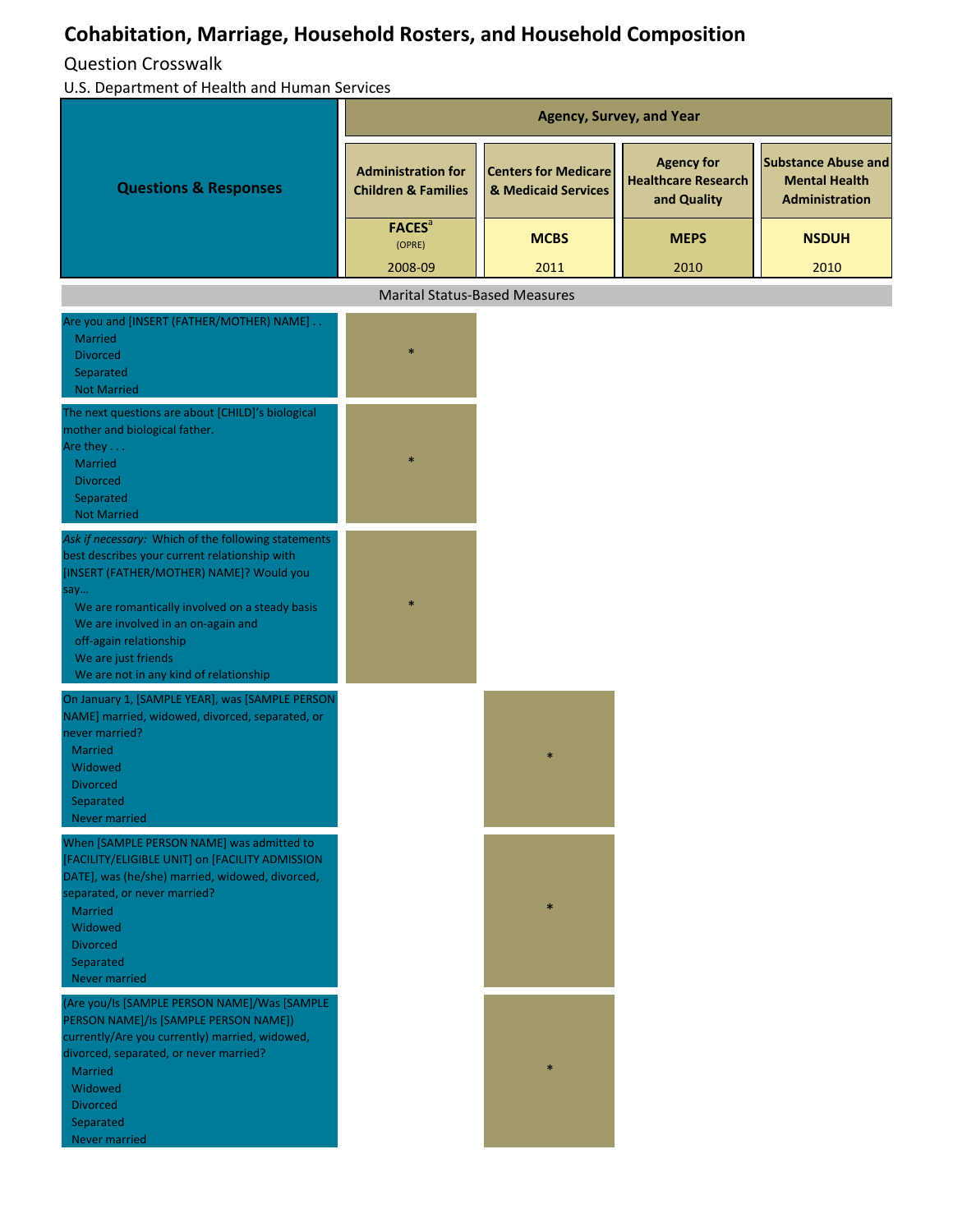|                                                                                                                                                                                                                                                                                                                                                                                        | <b>Agency, Survey, and Year</b>                             |                                                    |                                                                |                                                                      |  |
|----------------------------------------------------------------------------------------------------------------------------------------------------------------------------------------------------------------------------------------------------------------------------------------------------------------------------------------------------------------------------------------|-------------------------------------------------------------|----------------------------------------------------|----------------------------------------------------------------|----------------------------------------------------------------------|--|
| <b>Questions &amp; Responses</b>                                                                                                                                                                                                                                                                                                                                                       | <b>Administration for</b><br><b>Children &amp; Families</b> | <b>Centers for Medicare</b><br>& Medicaid Services | <b>Agency for</b><br><b>Healthcare Research</b><br>and Quality | <b>Substance Abuse and</b><br><b>Mental Health</b><br>Administration |  |
|                                                                                                                                                                                                                                                                                                                                                                                        | <b>FACES</b> <sup>a</sup><br>(OPRE)                         | <b>MCBS</b>                                        | <b>MEPS</b>                                                    | <b>NSDUH</b>                                                         |  |
|                                                                                                                                                                                                                                                                                                                                                                                        | 2008-09                                                     | 2011                                               | 2010                                                           | 2010                                                                 |  |
| Is [SAMPLE PERSON NAME] currently married,<br>widowed, divorced, separated, or never married?<br>Married<br>Widowed<br><b>Divorced</b><br>Separated<br>Never married                                                                                                                                                                                                                   |                                                             |                                                    |                                                                |                                                                      |  |
| My records show that (as of December 31, [YEAR])<br>[NAME] (have/has/had) never been married. Is that<br>correct?<br>Yes<br><b>No</b>                                                                                                                                                                                                                                                  |                                                             |                                                    |                                                                |                                                                      |  |
| ((Are/Is)/On December 31, [YEAR], (were/was))<br>[NAME] (now) married, widowed, divorced, or<br>separated?<br>Married<br>Widowed<br><b>Divorced</b><br>Separated                                                                                                                                                                                                                       |                                                             |                                                    |                                                                |                                                                      |  |
| ((Are/Is) [NAME] now/As of December 31, [YEAR],<br>(were/was) [NAME] married, widowed, divorced,<br>separated, or never married?                                                                                                                                                                                                                                                       |                                                             |                                                    |                                                                |                                                                      |  |
| IF R SAYS 'SINGLE', PROBE: ((Are/Is)/Were/Was))<br>[NAME] married, widowed, divorced, separated, or<br>never married?                                                                                                                                                                                                                                                                  |                                                             |                                                    | $\ast$                                                         |                                                                      |  |
| Are you now married, widowed, divorced or<br>separated, or have you never married?<br><b>INTERVIEWER NOTE:</b><br>• If the respondent is divorced but currently<br>remarried, code as married.<br>· By "divorce" we mean a legal cancellation or<br>annulment of a marriage.<br>• By "separated" we mean legally or informally<br>separating due to marital discord.<br><b>Married</b> |                                                             |                                                    |                                                                |                                                                      |  |
| Widowed<br><b>Divorced or Separated</b><br><b>Never married</b>                                                                                                                                                                                                                                                                                                                        |                                                             |                                                    |                                                                |                                                                      |  |
|                                                                                                                                                                                                                                                                                                                                                                                        | <b>Marital History Measures</b>                             |                                                    |                                                                |                                                                      |  |
| How many times have you been                                                                                                                                                                                                                                                                                                                                                           |                                                             |                                                    |                                                                |                                                                      |  |
| married?<br>Number of times<br>[RANGE: $1-9$ ]                                                                                                                                                                                                                                                                                                                                         |                                                             |                                                    |                                                                | $\ast$                                                               |  |
|                                                                                                                                                                                                                                                                                                                                                                                        | <b>Residency Dates</b>                                      |                                                    |                                                                |                                                                      |  |
| When did (you/[NAME]) leave the household?<br><b>Enter Month</b><br><b>Enter Year</b><br>Don't Know<br>Refused                                                                                                                                                                                                                                                                         |                                                             |                                                    |                                                                |                                                                      |  |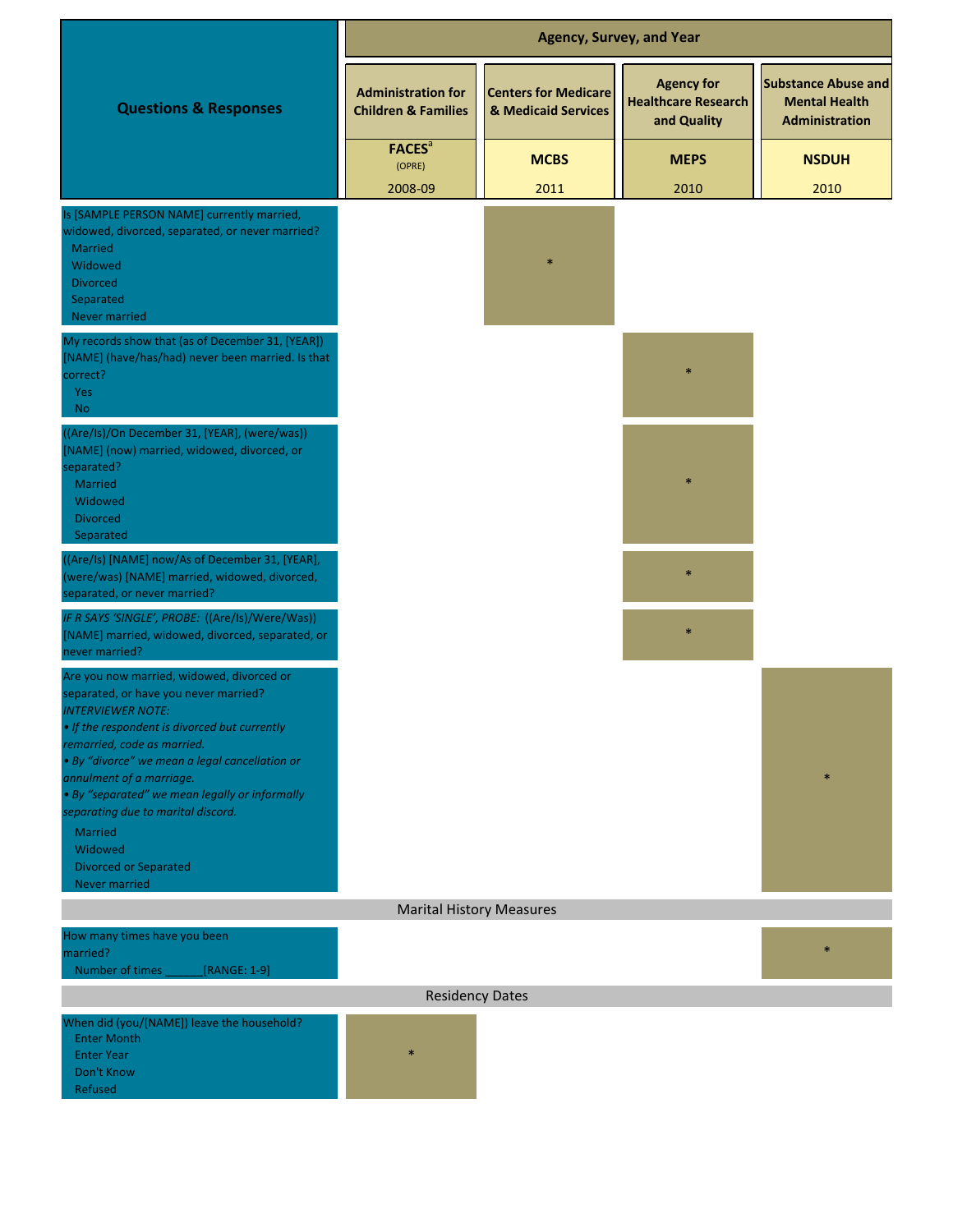|                                                                                                                                                                                                                                                            |                                                             | <b>Agency, Survey, and Year</b>                    |                                                                |                                                                             |
|------------------------------------------------------------------------------------------------------------------------------------------------------------------------------------------------------------------------------------------------------------|-------------------------------------------------------------|----------------------------------------------------|----------------------------------------------------------------|-----------------------------------------------------------------------------|
| <b>Questions &amp; Responses</b>                                                                                                                                                                                                                           | <b>Administration for</b><br><b>Children &amp; Families</b> | <b>Centers for Medicare</b><br>& Medicaid Services | <b>Agency for</b><br><b>Healthcare Research</b><br>and Quality | <b>Substance Abuse and</b><br><b>Mental Health</b><br><b>Administration</b> |
|                                                                                                                                                                                                                                                            | <b>FACES</b> <sup>a</sup><br>(OPRE)                         | <b>MCBS</b>                                        | <b>MEPS</b>                                                    | <b>NSDUH</b>                                                                |
|                                                                                                                                                                                                                                                            | 2008-09                                                     | 2011                                               | 2010                                                           | 2010                                                                        |
| On what date did [NAME] start living with the<br>family?<br><b>Enter Month</b><br><b>Enter Day</b><br><b>Enter Year</b>                                                                                                                                    |                                                             |                                                    |                                                                |                                                                             |
| Let me make sure that I have entered this date<br>correctly. I have recorded that [NAME] began living<br>with this family on [DATE]. That is before the<br>interview on [DATE OF PREVIOUS ROUND<br>INTERVIEW]. Is that correct?<br><b>Yes</b><br><b>No</b> |                                                             |                                                    |                                                                |                                                                             |
|                                                                                                                                                                                                                                                            | Follow-Up Measures (Longitudinal Data)                      |                                                    |                                                                |                                                                             |
| Here is the list of household members that were<br>reported last time. Are you on the list?<br>Yes<br><b>No</b>                                                                                                                                            |                                                             |                                                    |                                                                |                                                                             |
| Here is the list of household members and their<br>relationships to [CHILD]/[CHILDREN] that were<br>reported in (fall/spring). Are the household<br>members and the relationships still the same?                                                          |                                                             |                                                    |                                                                |                                                                             |
| (Are you/Is [Name]) still in the household?<br><b>Yes</b><br>N <sub>o</sub>                                                                                                                                                                                |                                                             |                                                    |                                                                |                                                                             |
| (Since [START DATE]/Between [START DATE] and<br>December 31, [YEAR]), have any of the relationships<br>between members of this household changed?<br>Yes:<br>No.                                                                                           |                                                             |                                                    |                                                                |                                                                             |
| (Now I would like to collect information about how<br>the (new) members of this household are related<br>(to the family). Please tell me whose relationships<br>have changed.)                                                                             |                                                             |                                                    | $\ast$                                                         |                                                                             |
| Please give me the name of each new related<br>person who (is/was) living with this household (on<br>December 31, [YEAR]).                                                                                                                                 |                                                             |                                                    | $\ast$                                                         |                                                                             |
|                                                                                                                                                                                                                                                            | <b>Household Roster-Based Measures</b>                      |                                                    |                                                                |                                                                             |
| Ask if necessary: Who is this person? Is s/he<br>You<br>Your spouse or partner<br>A relative of [CHILD]<br>A friend of the family                                                                                                                          | $\ast$                                                      |                                                    |                                                                |                                                                             |
| What is your relationship to [CHILD]?<br><b>Biological Mother</b><br><b>Biological Father</b><br><b>Adoptive Mother</b><br><b>Adoptive Father</b><br>Stepmother<br>Stepfather<br>Grandmother<br>Grandfather                                                |                                                             |                                                    |                                                                |                                                                             |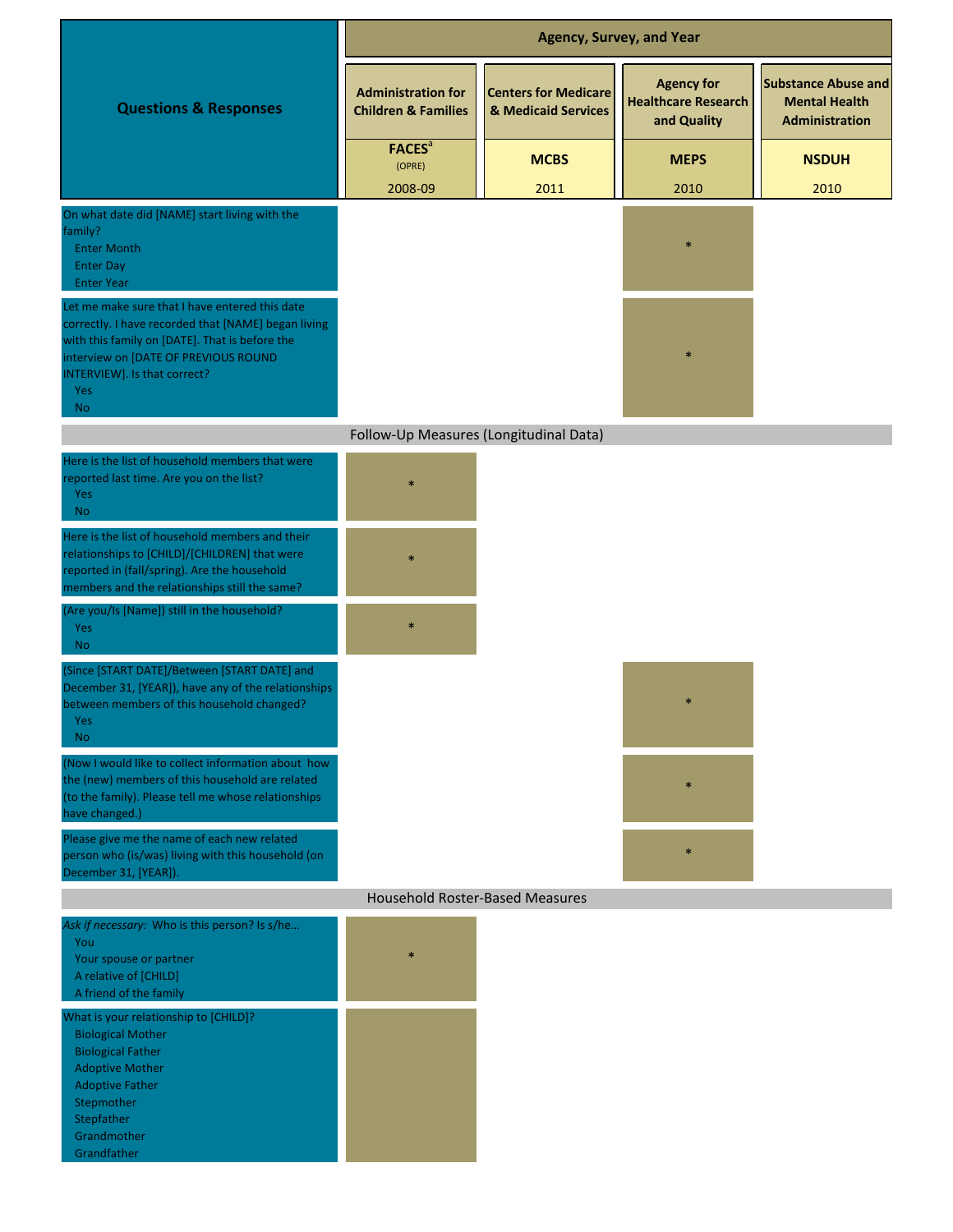|                                                                                                                                                                                                                                                                                                                                                                                                                                                                                                     |                                                             | <b>Agency, Survey, and Year</b>                    |                                                                |                                                                             |
|-----------------------------------------------------------------------------------------------------------------------------------------------------------------------------------------------------------------------------------------------------------------------------------------------------------------------------------------------------------------------------------------------------------------------------------------------------------------------------------------------------|-------------------------------------------------------------|----------------------------------------------------|----------------------------------------------------------------|-----------------------------------------------------------------------------|
| <b>Questions &amp; Responses</b>                                                                                                                                                                                                                                                                                                                                                                                                                                                                    | <b>Administration for</b><br><b>Children &amp; Families</b> | <b>Centers for Medicare</b><br>& Medicaid Services | <b>Agency for</b><br><b>Healthcare Research</b><br>and Quality | <b>Substance Abuse and</b><br><b>Mental Health</b><br><b>Administration</b> |
|                                                                                                                                                                                                                                                                                                                                                                                                                                                                                                     | <b>FACES</b> <sup>a</sup><br>(OPRE)                         | <b>MCBS</b>                                        | <b>MEPS</b>                                                    | <b>NSDUH</b>                                                                |
|                                                                                                                                                                                                                                                                                                                                                                                                                                                                                                     | 2008-09                                                     | 2011                                               | 2010                                                           | 2010                                                                        |
| <b>Great Grandmother</b><br><b>Great Grandfather</b><br>Sister/Stepsister<br>Brother/Stepbrother<br><b>Other Relative of In-Law (Female)</b><br>Other Relative of In-Law (Male)<br><b>Foster Parent (Female)</b><br><b>Foster Parent (Male)</b><br><b>Other Non-Relative (Female)</b><br><b>Other Non-Relative (Male)</b><br><b>Parent's Partner (Female)</b><br>Parent's Partner (Male)                                                                                                            | $\ast$                                                      |                                                    |                                                                |                                                                             |
| How is (FIRST CHILD) related to (SECOND CHILD)?<br>Twin Brother or Sister<br>Other Multiple Birth Relationship (Triplets, Etc.)<br><b>Half Brother or Sister</b><br><b>Step Brother or Sister</b><br>Adoptive or Foster Brother or Sister<br>No family relationship, just live together<br><b>Brother or Sister</b><br><b>Other Relationship (Specify)</b>                                                                                                                                          |                                                             |                                                    |                                                                |                                                                             |
| What is [NAME]'s relationship to [CHILD]?<br>Bio/adoptive mother<br><b>Bio/adoptive father</b><br>Stepmother<br>Stepfather<br>Grandmother<br>Grandfather<br>Great grandmother<br><b>Great grandfather</b><br>Sister/stepsister<br>Brother/stepbrother<br>Other relative or in-law (female)<br>Other relative or in-law (male)<br>Foster parent (female)<br>Foster parent (male)<br>Other non-relative (female)<br>Other non-relative (male)<br>Parent's partner (female)<br>Parent's partner (male) | $\ast$                                                      |                                                    |                                                                |                                                                             |
| How is person related to [SECOND CHILD]?<br>Bio/adoptive mother<br>Bio/adoptive father<br>Stepmother<br>Stepfather<br>Grandmother<br>Grandfather<br>Great grandmother<br>Great grandfather<br>Sister/stepsister<br>Brother/stepbrother<br>Other relative or in-law (female)<br>Other relative or in-law (male)<br>Foster parent (female)                                                                                                                                                            | $\ast$                                                      |                                                    |                                                                |                                                                             |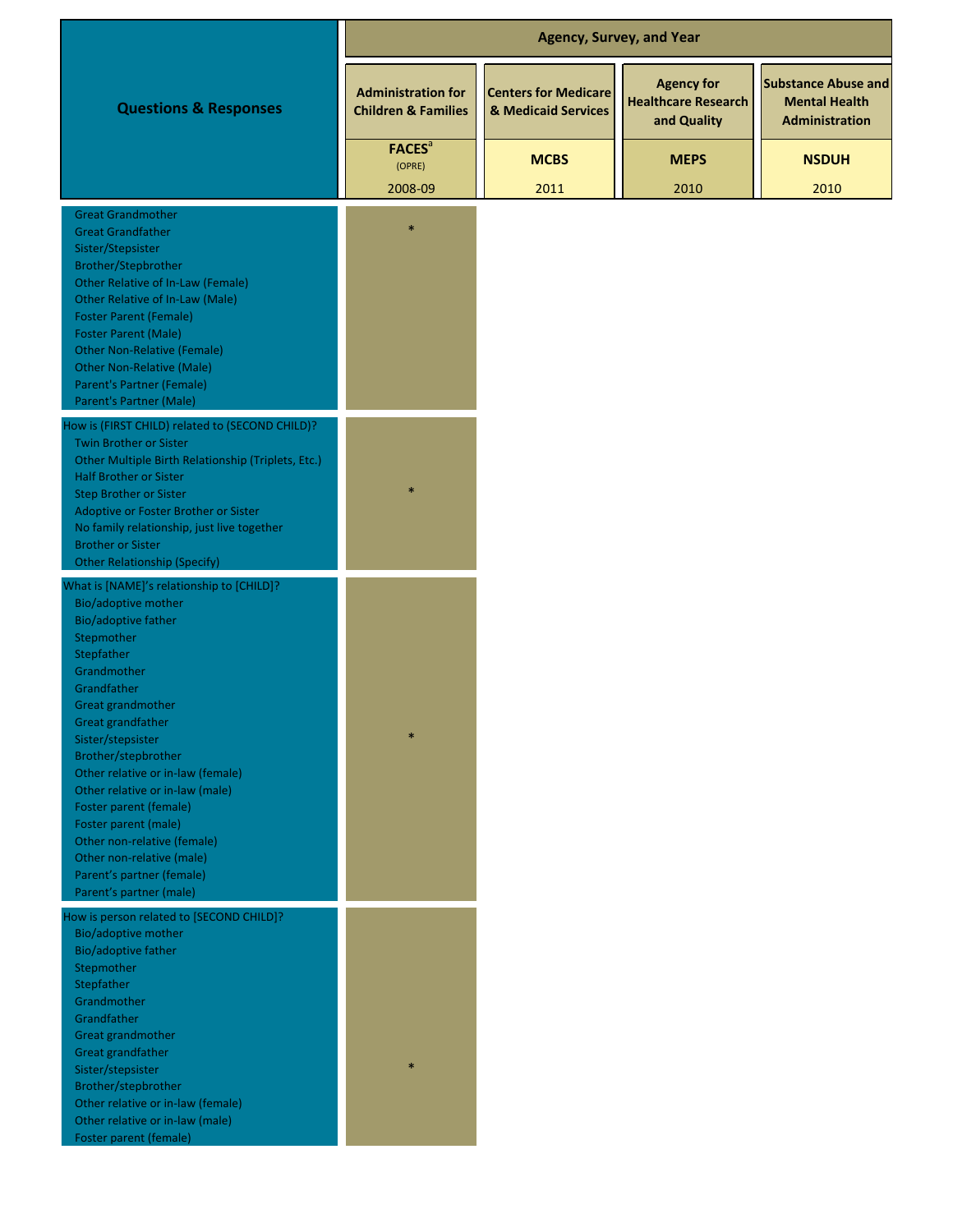|                                                                                                                                                                                                                                                                                                                                                                                                                                                                                                                                                                   |                                                             | <b>Agency, Survey, and Year</b>                    |                                                                |                                                                             |
|-------------------------------------------------------------------------------------------------------------------------------------------------------------------------------------------------------------------------------------------------------------------------------------------------------------------------------------------------------------------------------------------------------------------------------------------------------------------------------------------------------------------------------------------------------------------|-------------------------------------------------------------|----------------------------------------------------|----------------------------------------------------------------|-----------------------------------------------------------------------------|
| <b>Questions &amp; Responses</b>                                                                                                                                                                                                                                                                                                                                                                                                                                                                                                                                  | <b>Administration for</b><br><b>Children &amp; Families</b> | <b>Centers for Medicare</b><br>& Medicaid Services | <b>Agency for</b><br><b>Healthcare Research</b><br>and Quality | <b>Substance Abuse and</b><br><b>Mental Health</b><br><b>Administration</b> |
|                                                                                                                                                                                                                                                                                                                                                                                                                                                                                                                                                                   | <b>FACES</b> <sup>a</sup><br>(OPRE)                         | <b>MCBS</b>                                        | <b>MEPS</b>                                                    | <b>NSDUH</b>                                                                |
|                                                                                                                                                                                                                                                                                                                                                                                                                                                                                                                                                                   | 2008-09                                                     | 2011                                               | 2010                                                           | 2010                                                                        |
| Foster parent (male)<br>Other non-relative (female)<br>Other non-relative (male)<br>Parent's partner (female)<br>Parent's partner (male)                                                                                                                                                                                                                                                                                                                                                                                                                          |                                                             |                                                    |                                                                |                                                                             |
| How are you related to the householder?<br>Husband<br>Wife<br>Son (includes step)<br>Daughter (includes step)<br>Son-in-law/Daughter-in-law<br><b>Brother (includes step)</b><br>Sister (includes step)<br>Brother-in-law/Sister-in-law<br>Parent/Guardian (incl. Step)<br>Parent-in-law (incl. Step)<br>Aunt/Uncle<br>Nephew/Niece<br>Grandparent<br>Grandchild<br>Cousin<br>Ex-Spouse<br>Live-in Partner<br>Friend/Roommate<br>Tenant/Boarder/Exch Student<br>Other relative<br><b>Other Non-relative</b><br><b>Relationship Unspecified</b>                    |                                                             |                                                    |                                                                |                                                                             |
| How is this person related to you, the householder?<br>Husband<br><b>Wife</b><br>Son (includes step)<br>Daughter (includes step)<br>Son-in-law/Daughter-in-law<br><b>Brother (includes step)</b><br>Sister (includes step)<br>Brother-in-law/Sister-in-law<br>Parent/Guardian (incl. Step)<br>Parent-in-law (incl. Step)<br>Aunt/Uncle<br>Nephew/Niece<br>Grandparent<br>Grandchild<br>Cousin<br>Ex-Spouse<br>Live-in Partner<br>Friend/Roommate<br>Tenant/Boarder/Exch Student<br>Other relative<br><b>Other Non-relative</b><br><b>Relationship Unspecified</b> |                                                             |                                                    |                                                                |                                                                             |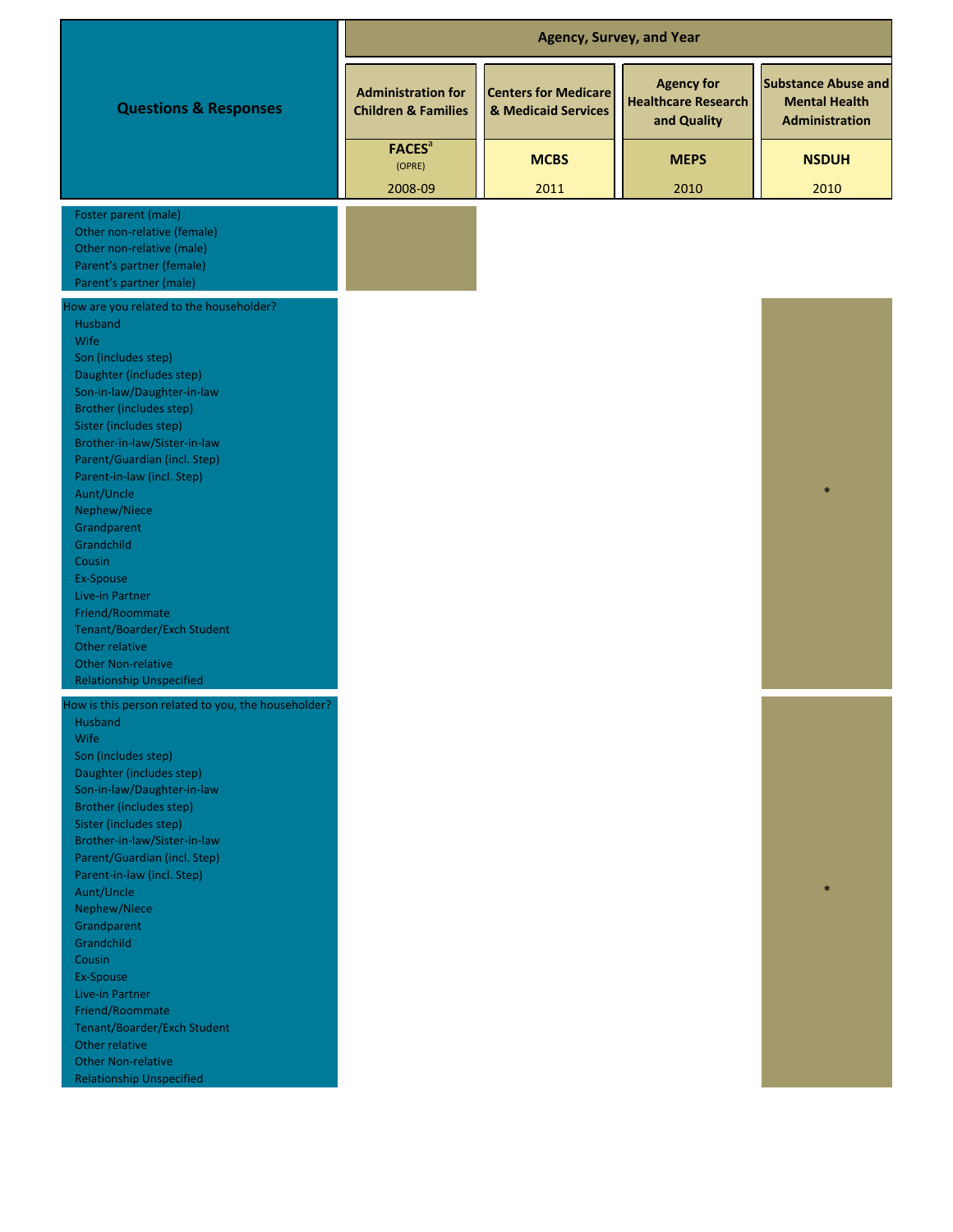|                                                                                                                                                                                                                                                                                                                                                                                                                                                                                                                                                                                                                                                                                                                                                                                                                                                                                                                             | <b>Agency, Survey, and Year</b>                             |                                                    |                                                                |                                                                             |  |
|-----------------------------------------------------------------------------------------------------------------------------------------------------------------------------------------------------------------------------------------------------------------------------------------------------------------------------------------------------------------------------------------------------------------------------------------------------------------------------------------------------------------------------------------------------------------------------------------------------------------------------------------------------------------------------------------------------------------------------------------------------------------------------------------------------------------------------------------------------------------------------------------------------------------------------|-------------------------------------------------------------|----------------------------------------------------|----------------------------------------------------------------|-----------------------------------------------------------------------------|--|
| <b>Questions &amp; Responses</b>                                                                                                                                                                                                                                                                                                                                                                                                                                                                                                                                                                                                                                                                                                                                                                                                                                                                                            | <b>Administration for</b><br><b>Children &amp; Families</b> | <b>Centers for Medicare</b><br>& Medicaid Services | <b>Agency for</b><br><b>Healthcare Research</b><br>and Quality | <b>Substance Abuse and</b><br><b>Mental Health</b><br><b>Administration</b> |  |
|                                                                                                                                                                                                                                                                                                                                                                                                                                                                                                                                                                                                                                                                                                                                                                                                                                                                                                                             | <b>FACES</b> <sup>a</sup><br>(OPRE)                         | <b>MCBS</b>                                        | <b>MEPS</b>                                                    | <b>NSDUH</b>                                                                |  |
|                                                                                                                                                                                                                                                                                                                                                                                                                                                                                                                                                                                                                                                                                                                                                                                                                                                                                                                             | 2008-09                                                     | 2011                                               | 2010                                                           | 2010                                                                        |  |
| How is this person related to the householder?<br>Husband<br><b>Wife</b><br>Son (includes step)<br>Daughter (includes step)<br>Son-in-law/Daughter-in-law<br><b>Brother (includes step)</b><br>Sister (includes step)<br>Brother-in-law/Sister-in-law<br>Parent/Guardian (incl. Step)<br>Parent-in-law (incl. Step)<br>Aunt/Uncle<br>Nephew/Niece<br>Grandparent<br>Grandchild<br>Cousin<br>Ex-Spouse                                                                                                                                                                                                                                                                                                                                                                                                                                                                                                                       |                                                             |                                                    |                                                                |                                                                             |  |
| Live-in Partner<br>Friend/Roommate<br>Tenant/Boarder/Exch Student<br>Other relative<br><b>Other Non-relative</b><br><b>Relationship Unspecified</b>                                                                                                                                                                                                                                                                                                                                                                                                                                                                                                                                                                                                                                                                                                                                                                         |                                                             |                                                    |                                                                |                                                                             |  |
| I need to make sure this list is accurate. I have<br>listed<br>[READ AGES AND RELATIONSHIPS ROSTERED].                                                                                                                                                                                                                                                                                                                                                                                                                                                                                                                                                                                                                                                                                                                                                                                                                      |                                                             |                                                    |                                                                | $\ast$                                                                      |  |
| Please look at this card and tell me which category<br>best describes (his/her) relationship to you.<br><b>INTERVIEWER NOTE:</b><br>. If it is clear to you that the respondent is talking<br>about/rostering themselves, you may say "Is that<br>you?". If the answer is Yes, enter "1" for "SELF".<br>· Exchange families (exchange students or people<br>who are hosting exchange students) should be<br>considered "other non-relatives."<br><b>Self</b><br>(Father/Mother) (includes step, foster, adoptive)<br>Son (includes step, foster, adoptive)<br>(Brother/Sister) (Includes half, step, foster,<br>adoptive)<br>(Husband/Wife)<br><b>Unmarried partner</b><br>Housemate or roommate<br>(Son/Daughter)-in-law<br>Grand(son/daughter)<br>(Father/Mother)-in-law<br>Grand(father/mother)<br><b>Boarder or roomer</b><br>Other relative<br>Other non relative<br>Is he your biological, step-, adoptive, or foster |                                                             |                                                    |                                                                |                                                                             |  |
| (father/mother)?<br><b>Biological (father/mother)</b><br>Step-(father/mother)<br>Adoptive (father/mother)                                                                                                                                                                                                                                                                                                                                                                                                                                                                                                                                                                                                                                                                                                                                                                                                                   |                                                             |                                                    |                                                                |                                                                             |  |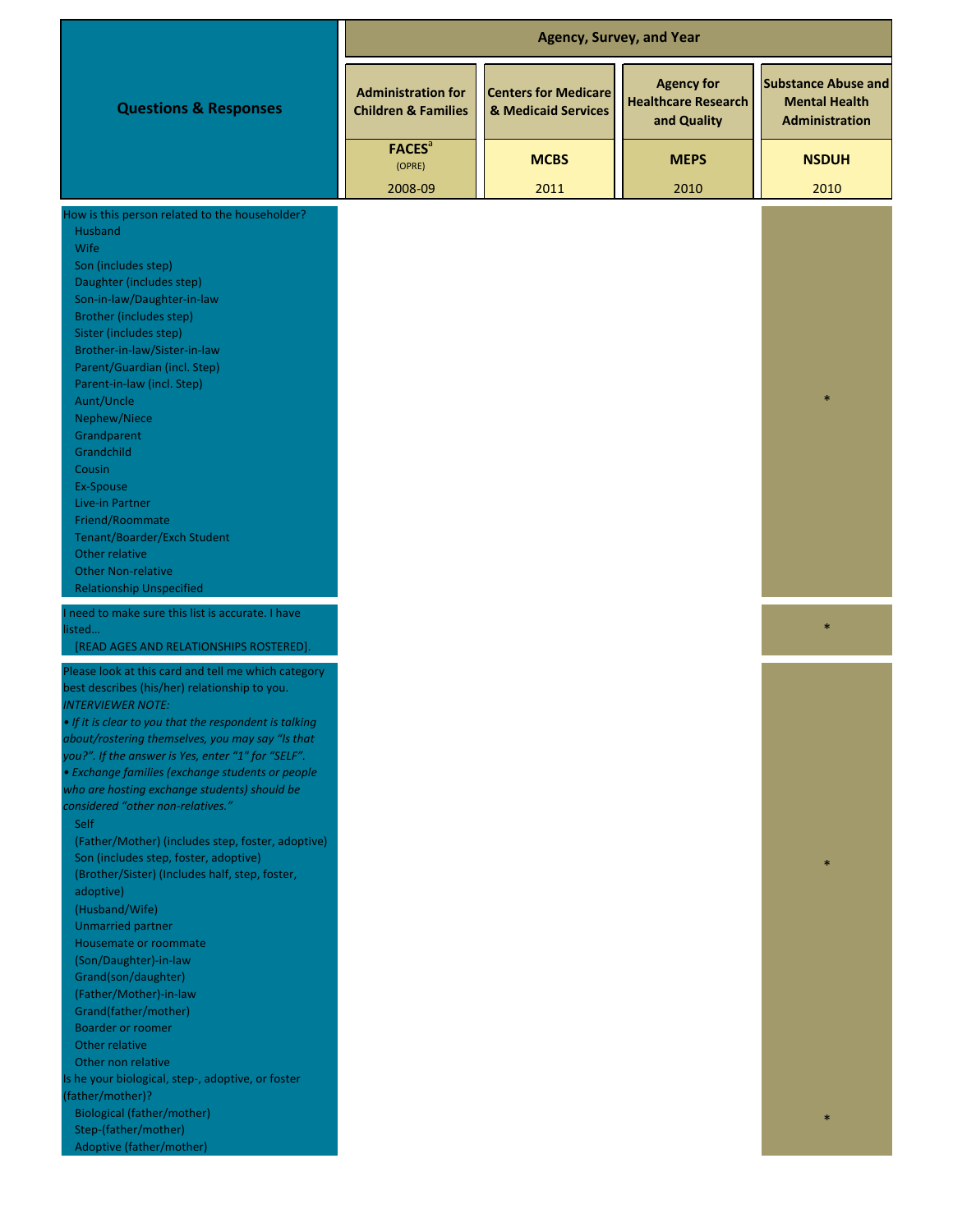|                                                                                                                                                                                                                                                                                                                                                                                                                                                         |                                                             | <b>Agency, Survey, and Year</b>                    |                                                                |                                                                             |
|---------------------------------------------------------------------------------------------------------------------------------------------------------------------------------------------------------------------------------------------------------------------------------------------------------------------------------------------------------------------------------------------------------------------------------------------------------|-------------------------------------------------------------|----------------------------------------------------|----------------------------------------------------------------|-----------------------------------------------------------------------------|
| <b>Questions &amp; Responses</b>                                                                                                                                                                                                                                                                                                                                                                                                                        | <b>Administration for</b><br><b>Children &amp; Families</b> | <b>Centers for Medicare</b><br>& Medicaid Services | <b>Agency for</b><br><b>Healthcare Research</b><br>and Quality | <b>Substance Abuse and</b><br><b>Mental Health</b><br><b>Administration</b> |
|                                                                                                                                                                                                                                                                                                                                                                                                                                                         | <b>FACES</b> <sup>a</sup><br>(OPRE)                         | <b>MCBS</b>                                        | <b>MEPS</b>                                                    | <b>NSDUH</b>                                                                |
|                                                                                                                                                                                                                                                                                                                                                                                                                                                         | 2008-09                                                     | 2011                                               | 2010                                                           | 2010                                                                        |
| Foster (father/mother)<br>Is he your biological, step-, adoptive, or foster<br>(son/daughter)?<br><b>Biological (son/daughter)</b><br>Step-(son/daughter)<br>Adoptive (son/daughter)<br>Foster (son/daughter)<br>Is he your full, half, step-, adoptive, or foster<br>(brother/daughter)?<br>Full (brother/daughter)<br>Half (brother/daughter)<br>Step-(brother/daughter)<br>Adoptive (brother/daughter)<br>Foster (brother/daughter)                  |                                                             |                                                    |                                                                |                                                                             |
|                                                                                                                                                                                                                                                                                                                                                                                                                                                         | Household Membership Measures                               |                                                    |                                                                |                                                                             |
| Ask if necessary: Does this (relative/friend of the<br>family) live in your household?<br><b>Yes</b><br>No.                                                                                                                                                                                                                                                                                                                                             |                                                             |                                                    |                                                                |                                                                             |
| Please give me the name of each new related<br>person who (is/was) living with this household (on<br>December 31, [YEAR]).                                                                                                                                                                                                                                                                                                                              |                                                             |                                                    |                                                                |                                                                             |
| (Is/Was) there anyone else related to [NAME] living<br>here (now/on December 31, [YEAR])? Do not include<br>anyone staying here temporarily who usually lives<br>somewhere else. By related we mean by blood,<br>marriage, living together as married, adoption, or<br>foster care relationship.<br>Yes<br>N <sub>o</sub>                                                                                                                               |                                                             |                                                    |                                                                |                                                                             |
| (Is/Was) there anyone else (other than you) related<br>to [REFERENCE PERSON] who (is/was) living here<br>(now/on December 31, [YEAR]) as part of this<br>family, other than [READ NAMES BELOW]? Do not<br>include anyone (who was) staying here temporarily<br>who usually (lives/lived) somewhere else. By related<br>we mean by blood, marriage, living together as<br>married, adoption or foster care relationship.<br><b>Yes</b><br>N <sub>o</sub> |                                                             |                                                    |                                                                |                                                                             |
| Of all the people in this family who (live/lived) here<br>(now/on December 31, [YEAR]), who (is/was)<br>considered the head of household?                                                                                                                                                                                                                                                                                                               |                                                             |                                                    | $\ast$                                                         |                                                                             |
| Please give me the name of each new related<br>person who (is/was) living with this household (on<br>December 31, [YEAR]).                                                                                                                                                                                                                                                                                                                              |                                                             |                                                    | $\ast$                                                         |                                                                             |
| Have we missed anyone? For example, babies born<br>or adopted (since/between) [DATE OF PREVIOUS<br>ROUND INTERVIEW] (and December 31, [YEAR]),<br>anyone related who usually (lives/lived) here but<br>(is/was) traveling, away on business, or in the<br>hospital?                                                                                                                                                                                     |                                                             |                                                    |                                                                |                                                                             |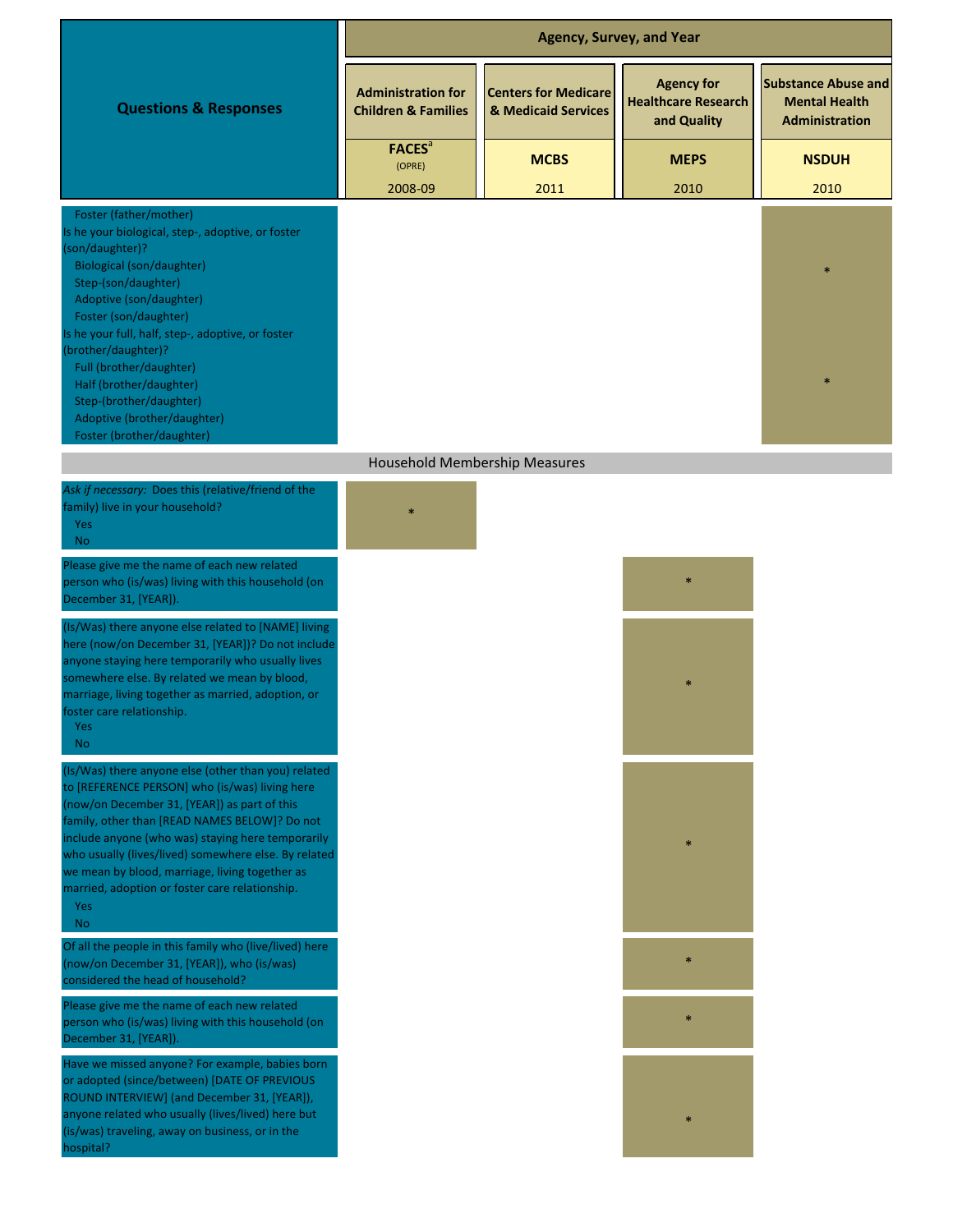|                                                                                                                                                                                                                                                                                                                                                                                                       |                                                             | <b>Agency, Survey, and Year</b>                    |                                                                |                                                                      |
|-------------------------------------------------------------------------------------------------------------------------------------------------------------------------------------------------------------------------------------------------------------------------------------------------------------------------------------------------------------------------------------------------------|-------------------------------------------------------------|----------------------------------------------------|----------------------------------------------------------------|----------------------------------------------------------------------|
| <b>Questions &amp; Responses</b>                                                                                                                                                                                                                                                                                                                                                                      | <b>Administration for</b><br><b>Children &amp; Families</b> | <b>Centers for Medicare</b><br>& Medicaid Services | <b>Agency for</b><br><b>Healthcare Research</b><br>and Quality | <b>Substance Abuse and</b><br><b>Mental Health</b><br>Administration |
|                                                                                                                                                                                                                                                                                                                                                                                                       | <b>FACES</b> <sup>a</sup><br>(OPRE)                         | <b>MCBS</b>                                        | <b>MEPS</b>                                                    | <b>NSDUH</b>                                                         |
| Yes<br><b>No</b>                                                                                                                                                                                                                                                                                                                                                                                      | 2008-09                                                     | 2011                                               | 2010                                                           | 2010                                                                 |
| would like to know how everyone in this<br>household is related to [NAME]. [DU MEMBER<br>NAME] (is/was) [NAME]'s [RELATION]?                                                                                                                                                                                                                                                                          |                                                             |                                                    |                                                                |                                                                      |
| Are there any children or young people under 24<br>years of age related to (REFERENCE PERSON) and<br>who usually live here but are currently living away<br>from home in the U.S., never married, going to<br>school? Please include any new member you may<br>have just mentioned (who is under 24, never<br>married, and living away from home going to school<br>in the U.S.).<br>Yes<br><b>No</b> |                                                             |                                                    |                                                                |                                                                      |
| First, just let me verify: do you live here?<br>Yes<br><b>No</b>                                                                                                                                                                                                                                                                                                                                      |                                                             |                                                    |                                                                |                                                                      |
| (Have/Will) you or anyone else in this household<br>(lived/live) here for most of the time during the<br>months of [CURRENT QUARTER]?<br>Yes<br><b>No</b>                                                                                                                                                                                                                                             |                                                             |                                                    |                                                                |                                                                      |
| (Including yourself), how many people in this<br>household (lived/will live) here for most of the time<br>during the months of [CURRENT QUARTER]? (Do not<br>include anyone who (lived/will live) at school or<br>somewhere else for most of the time during the<br>months of [CURRENT QUARTER].)<br><b>ENTER NUMBER 1-20 [MEMBERS 12 OR OLDER]</b>                                                   |                                                             |                                                    |                                                                |                                                                      |
| Now I need some general information about (the<br>other person/all of the other people) in this<br>household who (is/are) 12 years old or older. [IF<br>MEMBERS 12 OR OLDER >2] Let's start with the<br>oldest and work down to the youngest.                                                                                                                                                         |                                                             |                                                    |                                                                |                                                                      |
| Altogether, how many people live here now,<br>including yourself? Please include anyone who (has<br>lived/will live) here for most of (January, February,<br>and March / April, May, and June / July, August, and<br>September / October, November, and December).<br>Number<br>[Range: 1-25]                                                                                                         |                                                             |                                                    |                                                                |                                                                      |
| [IF TRANSIENT = YES AND UNIT TYPE = ROOMS]<br>(Including yourself) How many people are staying in<br>this room?<br><b>ENTER NUMBER 1-20 [MEMBERS 12 OR OLDER]</b>                                                                                                                                                                                                                                     |                                                             |                                                    |                                                                |                                                                      |
| [IF TRANSIENT = NO]<br>(Including yourself) How many people (lived/will<br>live) in this room for most of the time during the<br>months of (CURRENT QUARTER)?<br><b>ENTER NUMBER 1-20 [MEMBERS 12 OR OLDER]</b>                                                                                                                                                                                       |                                                             |                                                    |                                                                |                                                                      |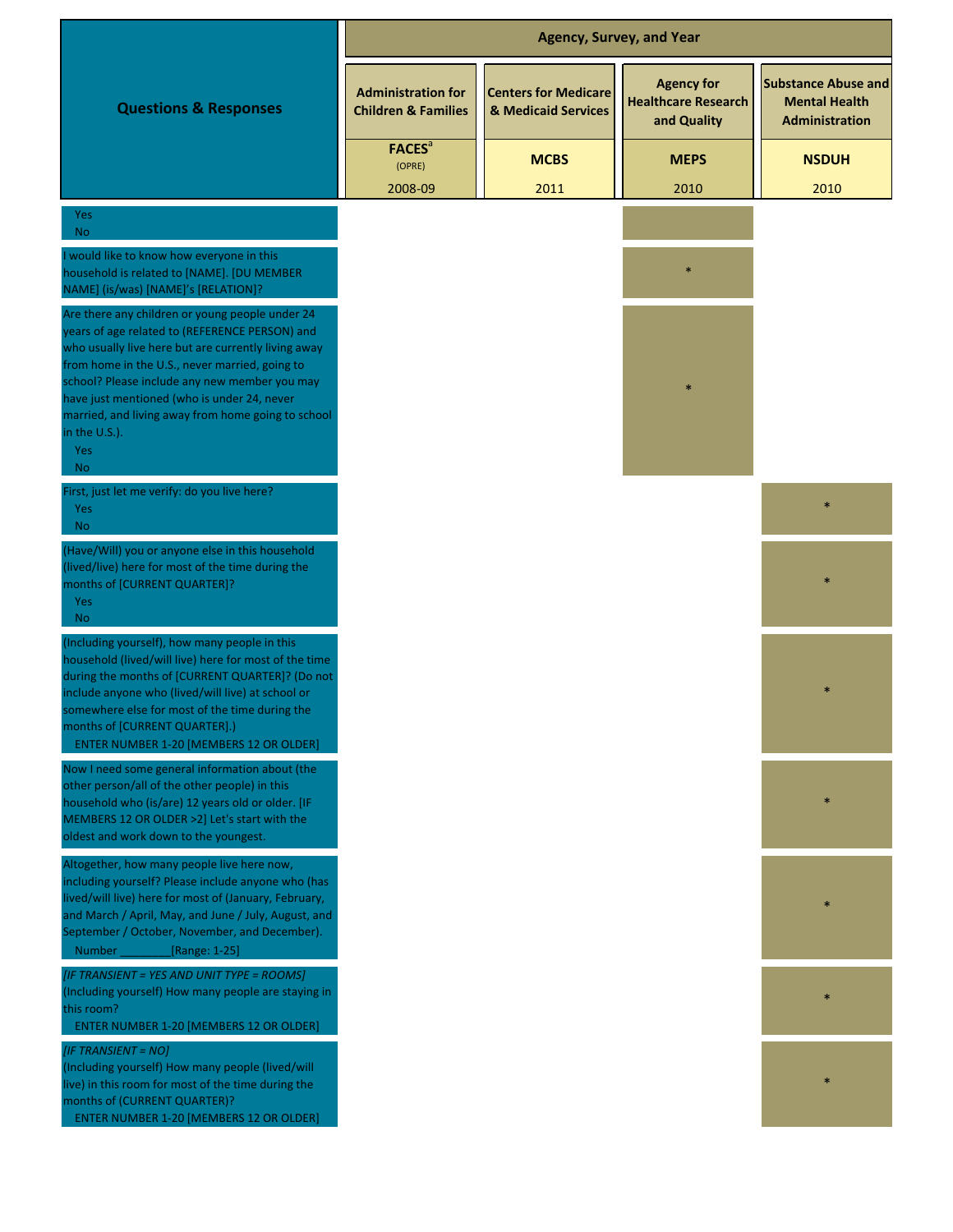|                                                                                                                                                                                                                                                                                              | <b>Agency, Survey, and Year</b>                             |                                                    |                                                                |                                                                             |  |
|----------------------------------------------------------------------------------------------------------------------------------------------------------------------------------------------------------------------------------------------------------------------------------------------|-------------------------------------------------------------|----------------------------------------------------|----------------------------------------------------------------|-----------------------------------------------------------------------------|--|
| <b>Questions &amp; Responses</b>                                                                                                                                                                                                                                                             | <b>Administration for</b><br><b>Children &amp; Families</b> | <b>Centers for Medicare</b><br>& Medicaid Services | <b>Agency for</b><br><b>Healthcare Research</b><br>and Quality | <b>Substance Abuse and</b><br><b>Mental Health</b><br><b>Administration</b> |  |
|                                                                                                                                                                                                                                                                                              | <b>FACES</b> <sup>a</sup><br>(OPRE)<br>2008-09              | <b>MCBS</b><br>2011                                | <b>MEPS</b><br>2010                                            | <b>NSDUH</b><br>2010                                                        |  |
|                                                                                                                                                                                                                                                                                              | Sex of Respondent and Household Member                      |                                                    |                                                                |                                                                             |  |
| Is [CHILD] a boy or a girl?<br>Boy<br>Girl                                                                                                                                                                                                                                                   |                                                             |                                                    |                                                                |                                                                             |  |
| What is your gender? <sup>b</sup><br>Male<br>Female                                                                                                                                                                                                                                          |                                                             |                                                    |                                                                |                                                                             |  |
| IF NOT OBVIOUS, ASK: Is [NAME BELOW] male or<br>female?                                                                                                                                                                                                                                      |                                                             |                                                    | $\ast$                                                         |                                                                             |  |
| ASK IF NOT OBVIOUS: I have [NAME] recorded as<br>[GENDER]. Is that correct?<br>Male<br>Female                                                                                                                                                                                                |                                                             |                                                    |                                                                |                                                                             |  |
| Next I'll ask a few questions about the people who<br>live here. Let's start with the person or one of the<br>persons living here who owns or rents this home.<br>We'll refer to this person as the householder.<br><b>ASK ONLY IF NOT OBVIOUS</b><br>Is this person male or female?<br>Male |                                                             |                                                    |                                                                |                                                                             |  |
| Female<br>I have listed (a/you as a) [AGE] year old [GENDER]<br>householder. (She is/He is/You are) [RACE],<br>[HISPANIC], and (is/is not/are/are not) on active<br>duty in the military.<br>Is that correct?<br><b>Yes</b>                                                                  |                                                             |                                                    |                                                                |                                                                             |  |
| No.<br>GENDER [IF RELATION NE HUSBAND, WIFE, SON,<br><b>DAUGHTER, BROTHER OR SISTER]</b>                                                                                                                                                                                                     |                                                             |                                                    |                                                                |                                                                             |  |
| <b>ASK ONLY IF NOT OBVIOUS</b><br>Is this person male or female?<br>Male<br>Female                                                                                                                                                                                                           |                                                             |                                                    |                                                                |                                                                             |  |
| I have listed a [AGE] year old [RELATIONSHIP].<br>(He/She) is [RACE], [HISPANIC] [IF AGE 17-65] and<br>(is/is not) on active duty in the military.<br>Is that correct?<br><b>Yes</b><br><b>No</b>                                                                                            |                                                             |                                                    |                                                                |                                                                             |  |
| ROSTER #1 GENDER [IF ROSTER #1 NAME NE BLANK]<br><b>ASK ONLY IF NOT OBVIOUS</b><br>Male                                                                                                                                                                                                      |                                                             |                                                    |                                                                |                                                                             |  |

\*

Female

Is that correct? I have listed you as a [AGE] year old [GENDER] resident. You are [RACE], [HISPANIC] [IF AGE =17-65] and are/are not) on active duty in the military.

Yes No